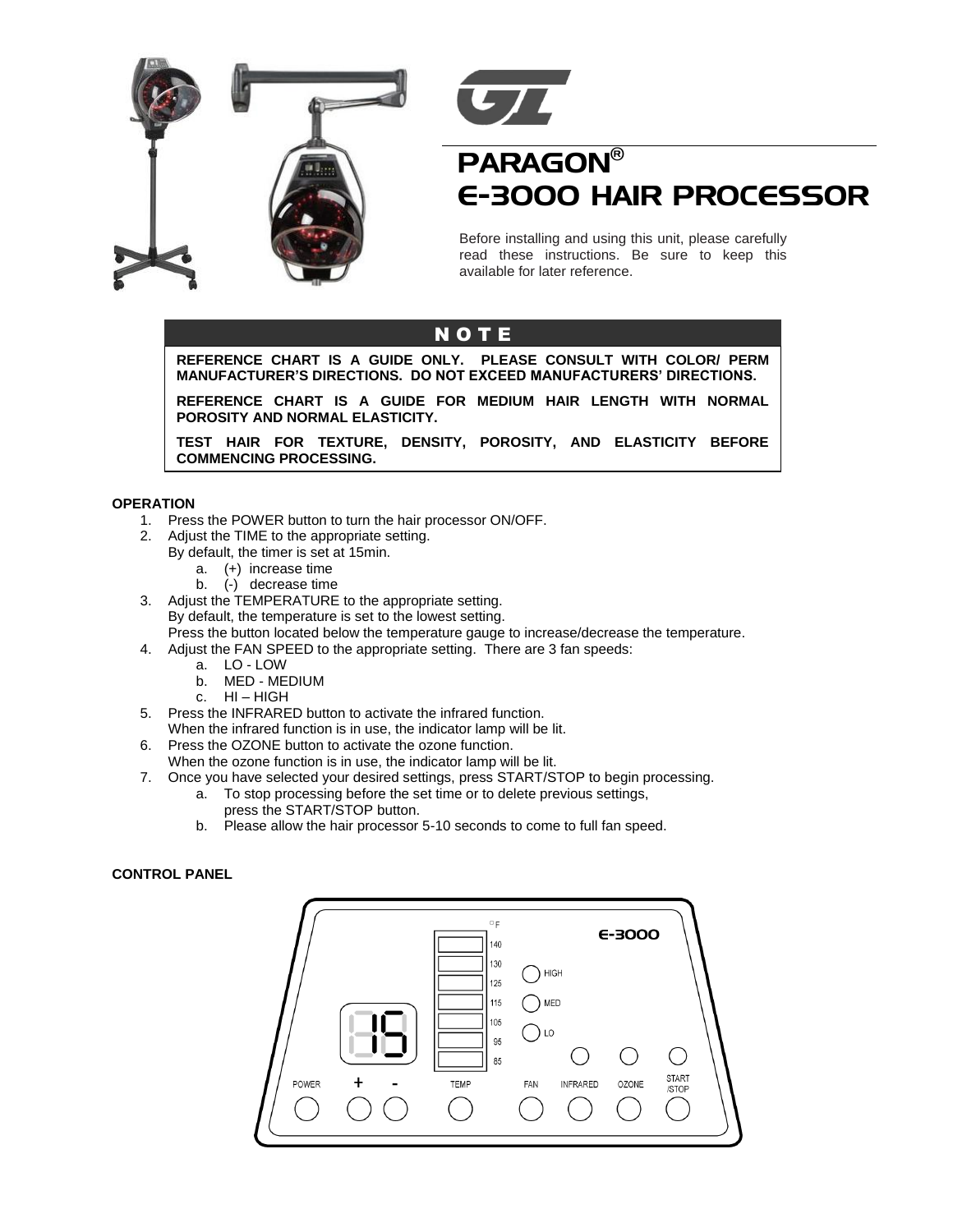| <b>PROCESS</b>                            | TIME (min)                                                                                                                                                                           | <b>TEMPERATURE</b> | <b>INFRARED</b> | <b>OZONE</b> | <b>FAN</b>   |  |  |
|-------------------------------------------|--------------------------------------------------------------------------------------------------------------------------------------------------------------------------------------|--------------------|-----------------|--------------|--------------|--|--|
| <b>SEMI COLOR</b>                         | $6 - 10$                                                                                                                                                                             | $115^{\circ}F$     | ON              | <b>ON</b>    | Low          |  |  |
|                                           | Check every 5 mins. If processing time exceeds 15 mins., check<br>every 2 mins. Use a plastic cap if required by color manufacturer.                                                 |                    |                 |              |              |  |  |
| <b>COLOR</b>                              | $10 - 16$                                                                                                                                                                            | $115^{\circ}F$     | ON              | ON           | Low          |  |  |
|                                           | Check every 5 mins. If processing time exceeds 15 mins., check<br>every 2 mins. Use a plastic cap if required by color manufacturer.                                                 |                    |                 |              |              |  |  |
| <b>HIGHLIGHTS</b>                         | 5                                                                                                                                                                                    | $105^{\circ}$ F    | ON              | ON           | Low          |  |  |
|                                           | Check every 2 mins.                                                                                                                                                                  |                    |                 |              |              |  |  |
| <b>FOILS</b>                              | 5                                                                                                                                                                                    | $105^{\circ}$ F    | ON              | ON           | Low          |  |  |
|                                           | Check every 2 mins.                                                                                                                                                                  |                    |                 |              |              |  |  |
| <b>SPIRAL SET</b>                         | $20 - 35$                                                                                                                                                                            | $115^{\circ}F$     | <b>ON</b>       | <b>ON</b>    | Med / Hi     |  |  |
|                                           | If processing time exceeds 20 mins., check every 5 mins.                                                                                                                             |                    |                 |              |              |  |  |
| <b>CONDITIONING</b>                       | $5 - 10$                                                                                                                                                                             | 105°F to 115°F     | ON              | <b>ON</b>    | Low /<br>Med |  |  |
| <b>FINGER WAVE</b>                        | 25-45                                                                                                                                                                                | 115°F to 140°F     | ON              | <b>OFF</b>   | Med/Hi       |  |  |
|                                           | If processing time exceeds 20 mins., check every 5 mins.                                                                                                                             |                    |                 |              |              |  |  |
| <b>WRAP</b>                               | $25 - 45$                                                                                                                                                                            | 115°F to 140°F     | ON              | <b>OFF</b>   | Med / Hi     |  |  |
|                                           | If processing time exceeds 15 mins., check every 5 mins.                                                                                                                             |                    |                 |              |              |  |  |
| DRY & SET                                 | $25 - 45$                                                                                                                                                                            | 115°F to 140°F     | ON              | <b>OFF</b>   | Med / Hi     |  |  |
| <b>HEAT ACTIVATED</b><br><b>PERMANENT</b> | $10 - 16$                                                                                                                                                                            | $115^{\circ}$ F    | ON              | <b>ON</b>    | Med          |  |  |
|                                           | For normal resistance and fine-limp hair, check every 5 minutes. If<br>processing time exceeds 15 mins., check every 2 mins. Use a<br>plastic cap if required by color manufacturer. |                    |                 |              |              |  |  |

**NOTE: Ozone reduces odors from permanents processing. If odors disturb the customer, reduce the fan speed to the Low setting.**

Variable Settings 110V/120V, 1000W

| GARFIELD INTL. CO., INC.<br>15977 HERON AVENUE<br>LA MIRADA, CA 90638<br>PARAGON <sup>®</sup> is a trademark of Garfield International.                   | t |  | Questions or Comments?<br>Please call 1-888-731-6688<br>www.garfieldint.com |  |  |  |  |  |
|-----------------------------------------------------------------------------------------------------------------------------------------------------------|---|--|-----------------------------------------------------------------------------|--|--|--|--|--|
| <b>ATTENTION</b><br>For your protection in the event of theft or loss of this product, please fill in the information below for you own personal records. |   |  |                                                                             |  |  |  |  |  |
| Model No <u>_______________________</u>                                                                                                                   |   |  | <b>Serial No.</b> (Located on back or bottom side of unit.)                 |  |  |  |  |  |
|                                                                                                                                                           |   |  |                                                                             |  |  |  |  |  |
| <b>Purchased From</b>                                                                                                                                     |   |  |                                                                             |  |  |  |  |  |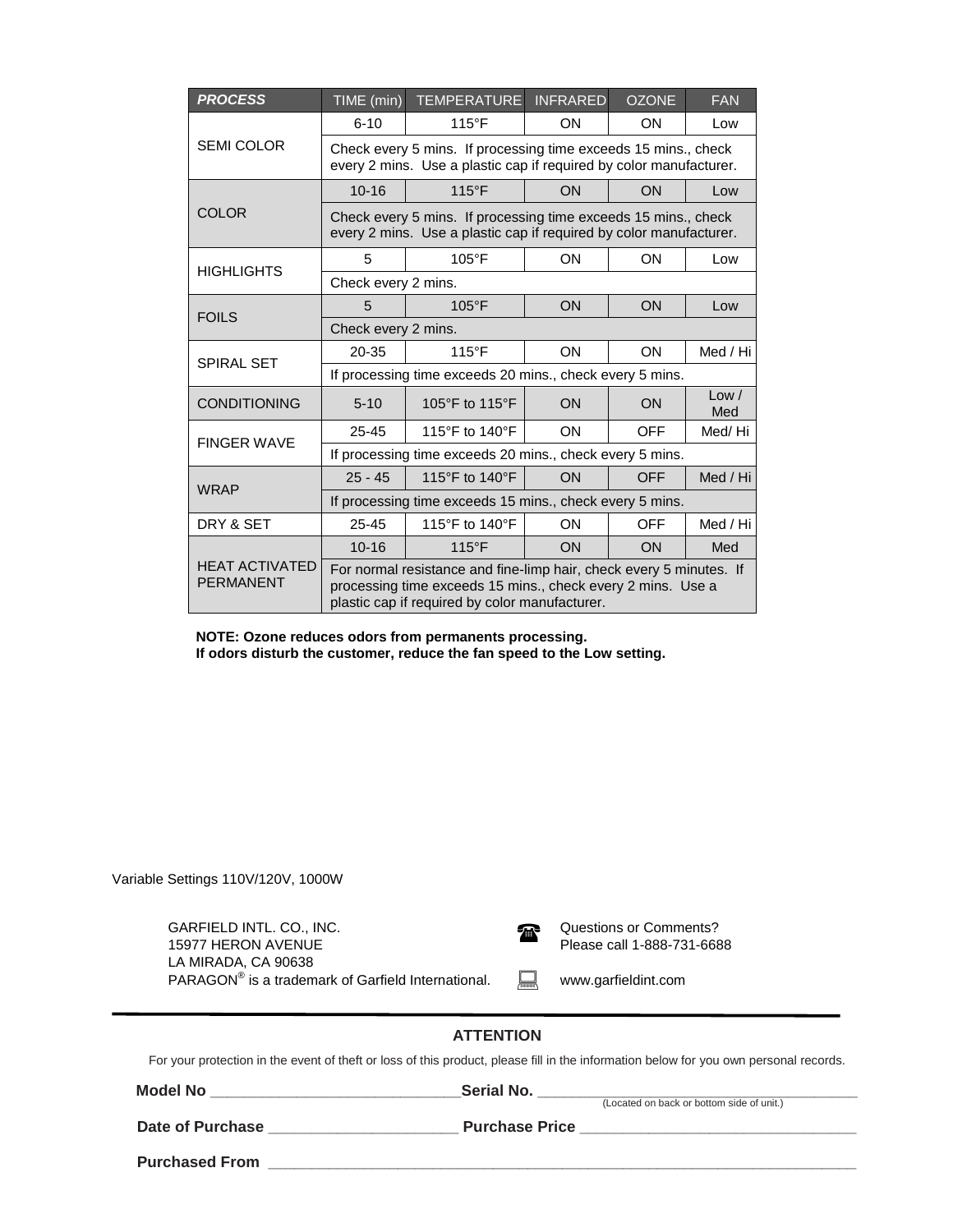

# PARAGON® E-3000 HAIR PROCESSOR ROUGH-IN SPECS

Before installing and using this unit, please carefully read these instructions. Be sure to keep this available for later reference.